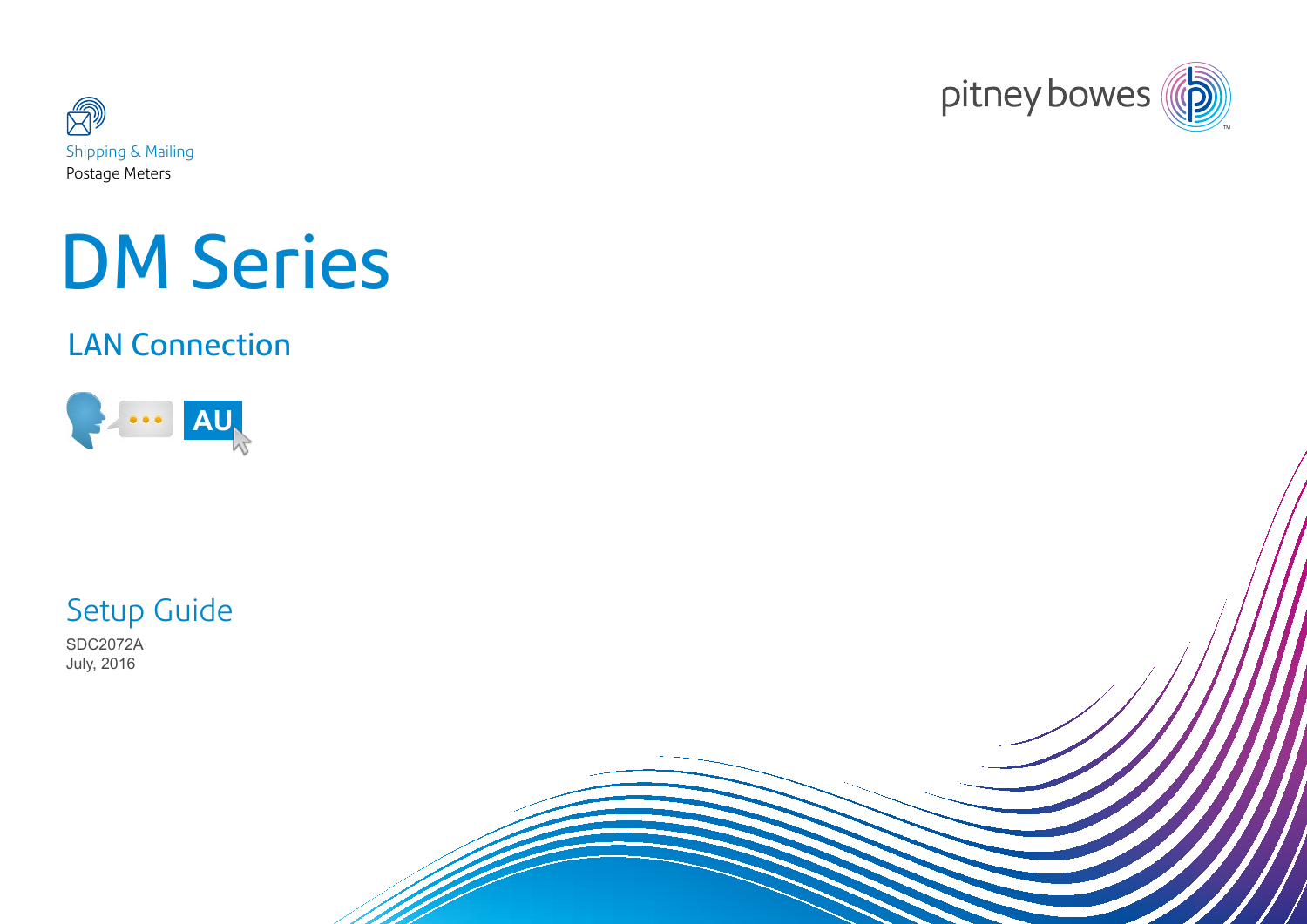## <span id="page-1-0"></span>**Contents**

| <b>Introduction</b>                                                                         | Page 3 | <b>Reference</b>                                                                       | Page 7         |
|---------------------------------------------------------------------------------------------|--------|----------------------------------------------------------------------------------------|----------------|
| <b>About LAN Connection</b><br>$\bullet$                                                    |        | How to configure a static IP address<br>$\bullet$                                      | $\overline{7}$ |
| Is it secure?<br>$\bullet$                                                                  |        | How to configure for a proxy server<br>$\bullet$                                       | 8              |
| Products covered in this guide<br>$\bullet$                                                 |        | Network administrator needs the MAC address<br>$\bullet$                               | 9              |
| Information about Advanced set up<br>$\bullet$                                              |        |                                                                                        |                |
| How to physically connect your system to the Network router<br>port or Ethernet wall outlet | Page 4 |                                                                                        |                |
| <b>Advanced IT Setup</b>                                                                    | Page 5 |                                                                                        |                |
| File extensions and URLs that the network/firewall needs to allow                           | Page 6 |                                                                                        |                |
| Ports and protocols needed by LAN Connection                                                | Page 6 |                                                                                        |                |
|                                                                                             |        |                                                                                        |                |
|                                                                                             |        |                                                                                        |                |
|                                                                                             |        | Click on any of the subjects in the contents list to jump<br>straight to that section. |                |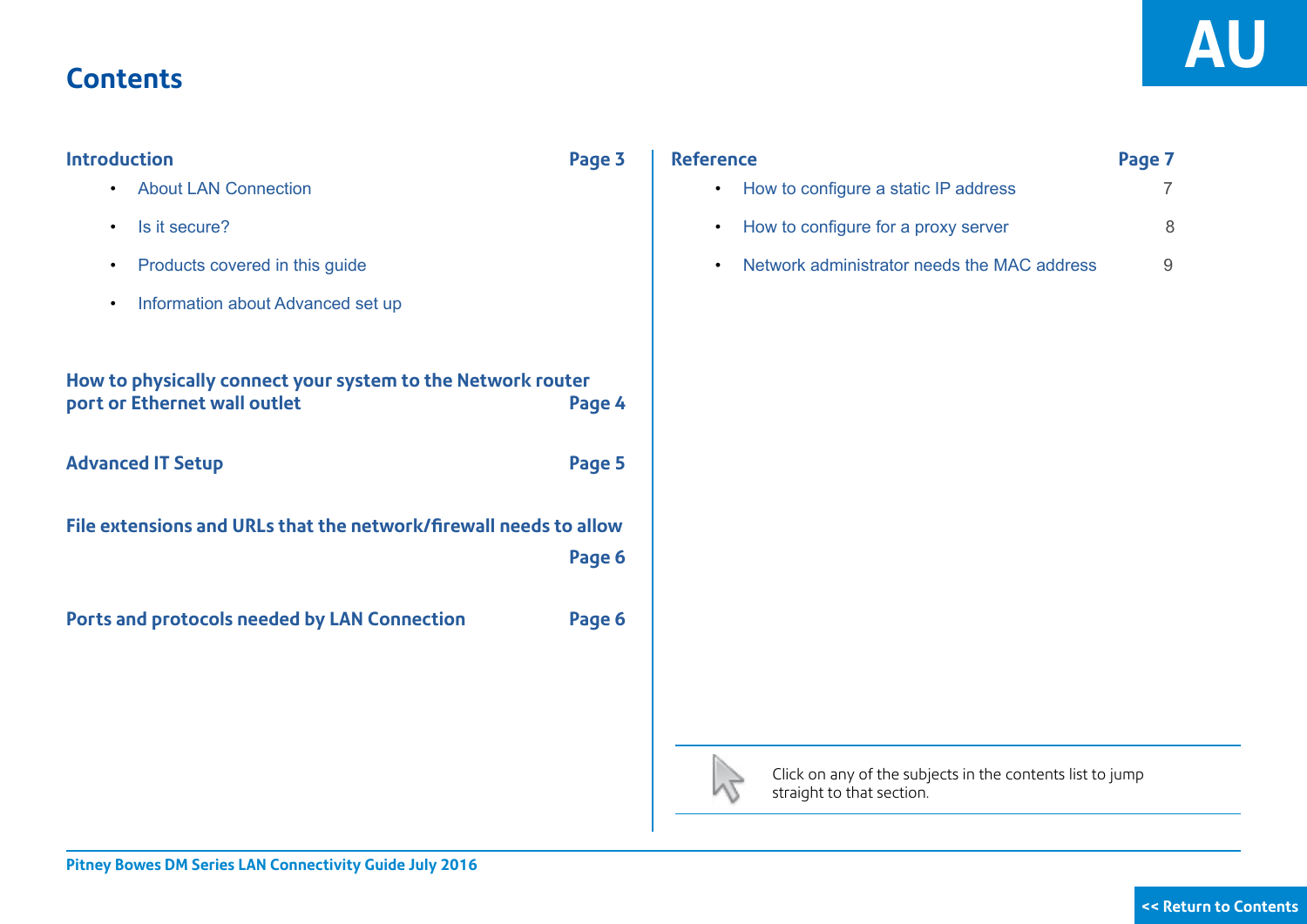#### <span id="page-2-0"></span>**About LAN Connection**

LAN Connection allows your meter to connect to the internet via your network (LAN) to provide a connection that is always available.

You will obtain a quick and reliable connection when your franking machine connects to Pitney Bowes for services such as; Postage refill, System Updates, Electronic Postal Inspection and Data Centre Information Exchange.



### **Is it secure?**

Yes, the system has been approved by ICSA, a company specialising in custom evaluation and certification testing services for information technology products.

You can download the full report from **www.icsalabs.com/vendor/pitney-bowes**

### **Products covered in this guide**

This guide covers use of LAN Connection on the following products:





**DM100 Enhanced Series**

**DM300**



**DM400 series**

**IMPORTANT:** Availability of products varies by country. Inclusion of a product in this guide does not guarantee availability within your country.

## **Information About Advanced Setup**

In most cases simply connecting your LAN device as described in this guide will result in a reliable and secure connection.

However, if you experience difficulties while following the process or have already experienced connection issues before being directed to this guide, please proceed to the Advanced IT Setup Information provided in this document.

**Please note:** You may require assistance from your Network/ IT Department Administrator to proceed through the Advanced Setup stages.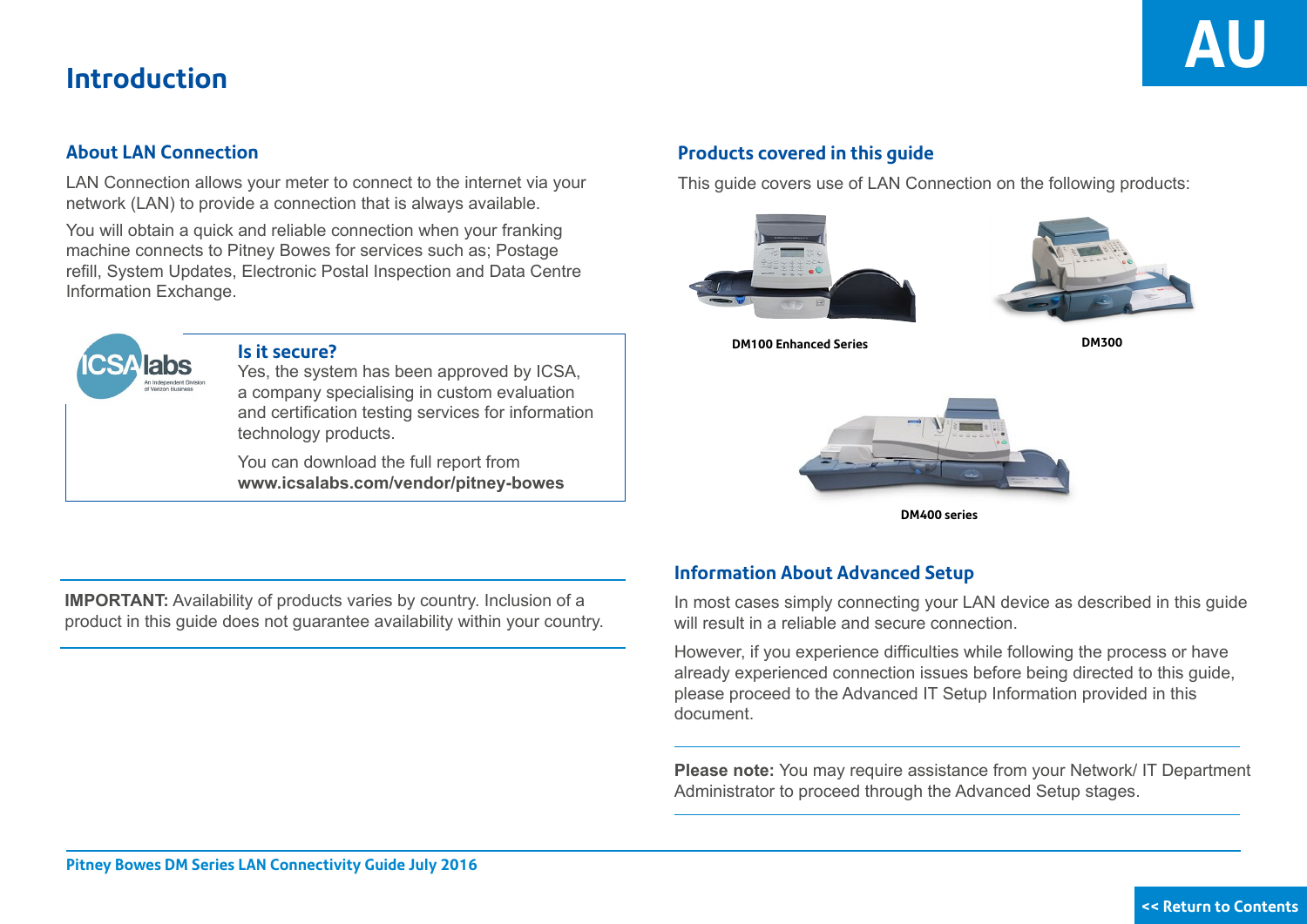## <span id="page-3-0"></span>**How to physically connect your system to the Network router port or Ethernet wall outlet**



**If you are performing an installation on a new machine, please now return to you Installation guide. If you are changing connection method on an existing machine, please now check that your new connection is working by performing a balance inquiry. If your connection is successful your Account balance will display. If you experience any issues with connection please proceed to Advanced IT Setup on the next pages. You may need to contact your Network/ IT Department Administrator.**

**Pitney Bowes DM Series LAN Connectivity Guide July 2016**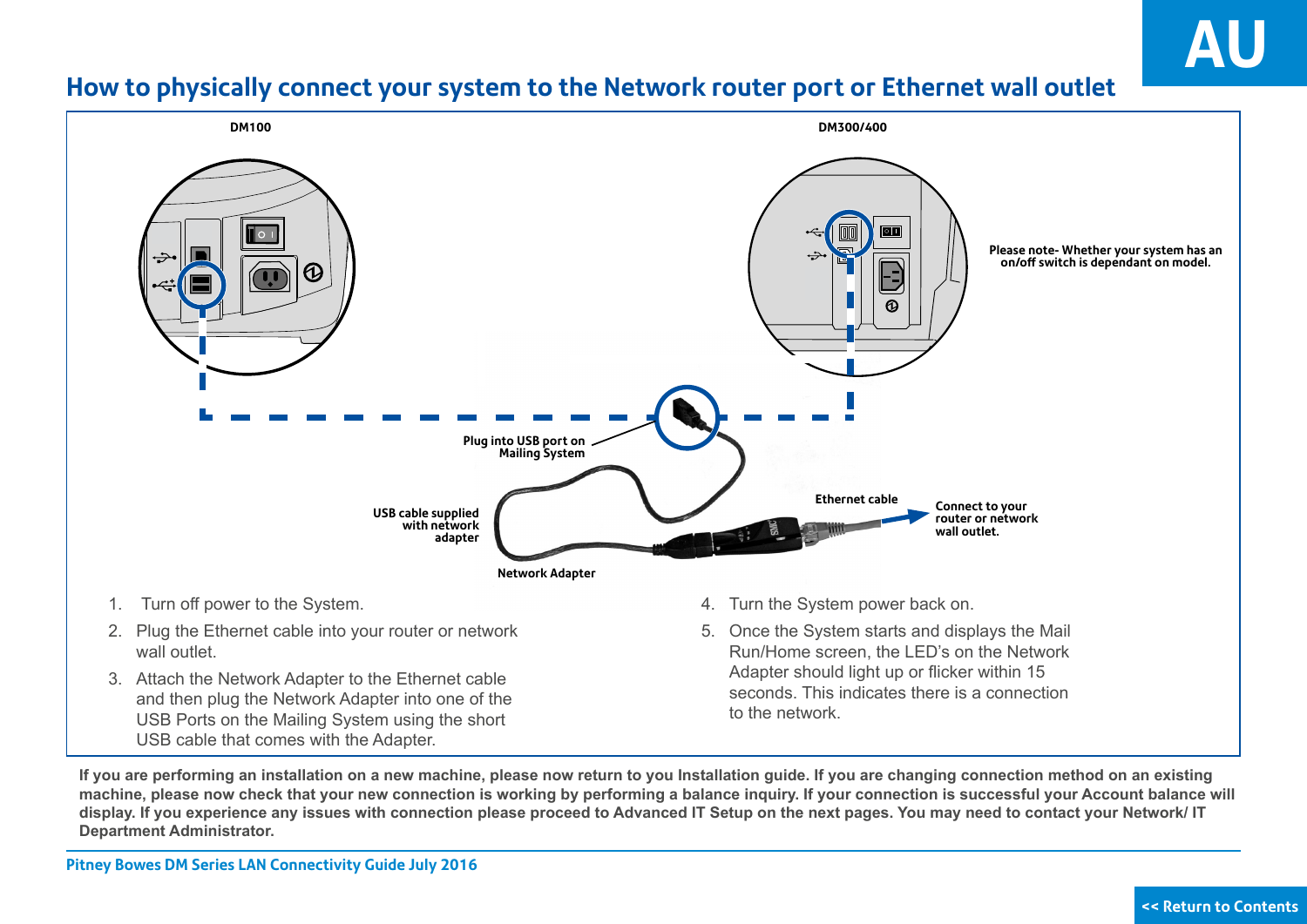# <span id="page-4-0"></span>**Advanced IT Setup AU**

**If you have experienced issues in connecting via LAN, the following information explains the Advanced Setup Procedure.**

## **Network configuration**

**You may need the help of your Network/IT Administrator to complete the information below.**

This checklist ensures that your network settings have been made and, where necessary, you have a note of the settings to allow the Mailing System to be configured.

#### Connection-

You will need to connect to your network via a Network connection point - Included cable is 5 meters.

How is the IP address being allocated to your Mailing System? *as appropriate)*



 $\Box$  Dynamically

#### $\Box$  Statically

For static IP addresses, you will need the following information:

| IP address      |  |  | HTTPS proxy URL (address) |  |
|-----------------|--|--|---------------------------|--|
|                 |  |  |                           |  |
| Subnet mask     |  |  | <b>HTTPS</b> proxy port   |  |
|                 |  |  |                           |  |
| Default gateway |  |  | HTTPS proxy username      |  |
|                 |  |  |                           |  |
|                 |  |  | HTTPS proxy password      |  |

| Ports to this IP Address are open for |  |
|---------------------------------------|--|
| 80 (HTTP)                             |  |
| 443 (HTTPS)                           |  |
| 53 (DNS lookup)                       |  |
| 20/21 (FTP)                           |  |

Is the connection using a proxy server? *(Check box as appropriate)*

|--|



For a proxy server, you will need the following information:

| tem? (Check box | HTTP proxy URL (address)  |  |
|-----------------|---------------------------|--|
|                 | HTTP proxy port           |  |
|                 | HTTP proxy username       |  |
| ation:          | HTTP proxy password       |  |
|                 | HTTPS proxy URL (address) |  |
|                 | HTTPS proxy port          |  |
|                 | HTTPS proxy username      |  |
|                 | HTTPS proxy password      |  |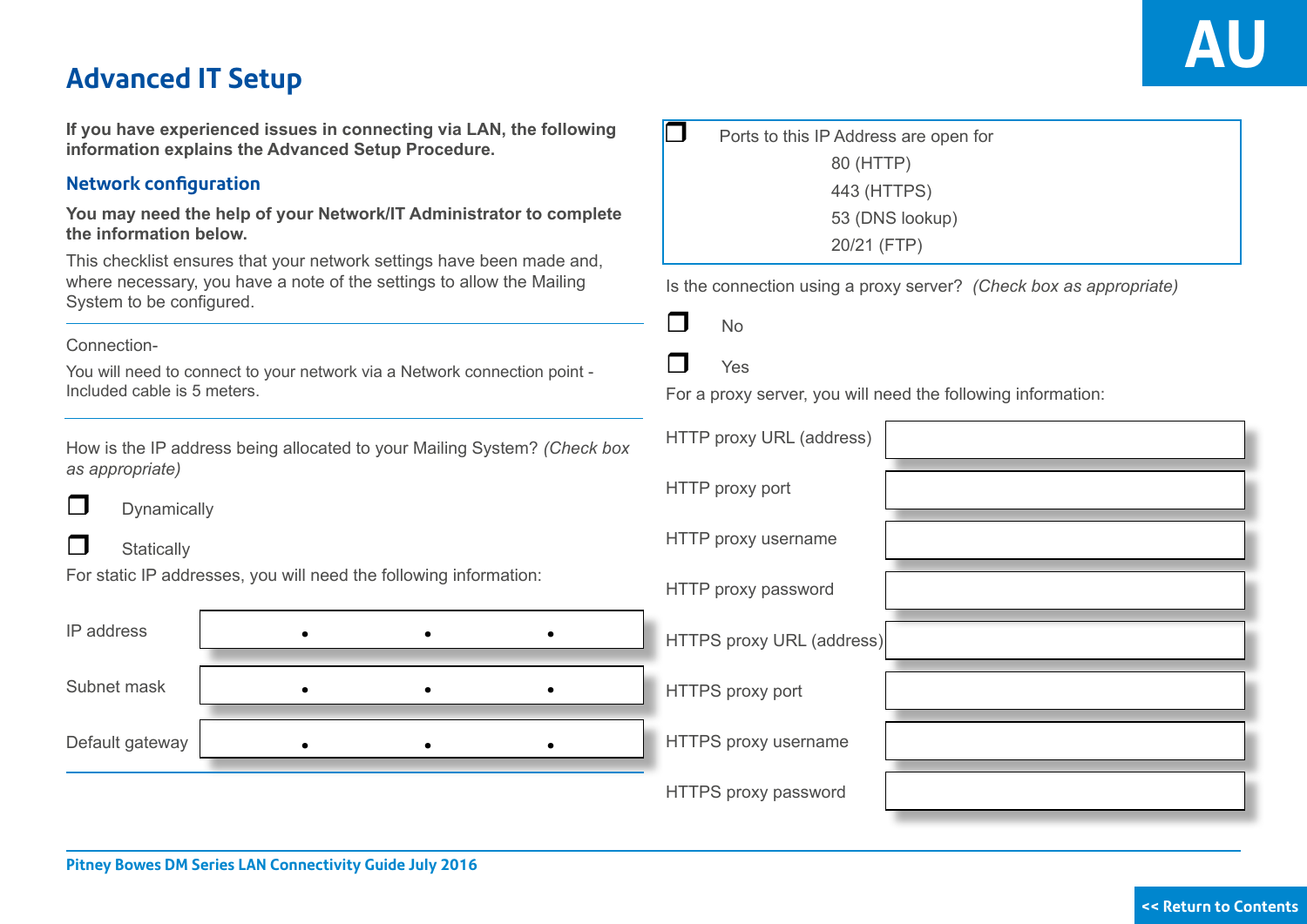# <span id="page-5-0"></span>**File extensions and URLs that the network/ firewall needs to allow**

LAN Connection uses the following file extensions that must be allowed through your network and firewall:

| ype          | Extension |
|--------------|-----------|
| DEC.         | .dcz      |
| <b>FMD</b>   | .zmd      |
| Graphics     | hin       |
| Rate Manager | .rmz      |
|              |           |
| Snippet File | .arc      |

# **Ports and protocols needed by LAN Connection**

LAN Connection uses the following ports and protocols that must be allowed through your network and firewall:

| <b>VDe</b>   | Protocol   | Port  | Function                           |
|--------------|------------|-------|------------------------------------|
| <b>DNS</b>   | <b>UDP</b> | 53    | Postage Refill and Web Services    |
| <b>HTTP</b>  | TCP        | 80    | Postage Refill and Web Services    |
|              |            |       | Postage Refill, Software and Rates |
| <b>HTTPS</b> | <b>TCP</b> | 443   | Updates, Graphic Downloads         |
|              |            |       | Software & Rates Updates,          |
|              |            |       | Graphic downloads. Note- Firewall  |
| <b>FTP</b>   | <b>FTP</b> | 20/21 | must allow active FTP.             |

 **Note:** If your firewall has restrictions, please allow access to **pitneybowes.com.**

**The following pages will explain how to set up a static IP address, configure PROXY settings or obtain the MAC address if required.**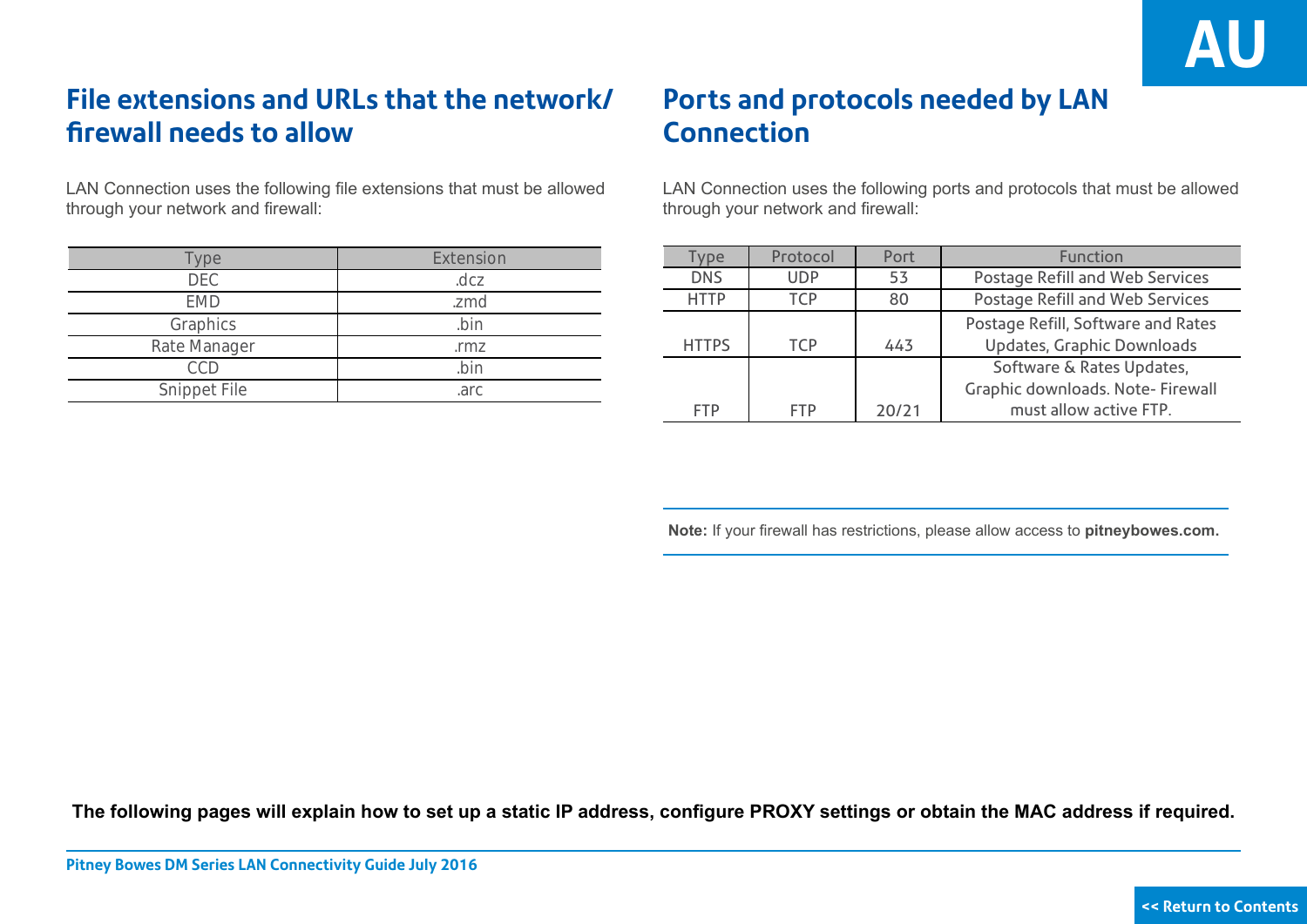## <span id="page-6-0"></span>**Reference - How to configure a static IP address**



- 1. Press **Options**.
- 2. Press **Page Down** twice.
- 3. Select **Connect Data Centre.**
- 4. Select **LAN Settings.**
- 5. Select **Get IP.**
- 6. Select **Manually.**
- 7. Select **IP**. Key in your static IP address. Press **Enter or Accept**  to confirm the new setting.

**NOTE:** Key in the complete IP address, including the decimal points separating the IP address parts. If one or more sections contain less than 3 digits, use zeros to fill. e.g. 192.168.1.25 should be entered as 192.168.001.025.

- 8. Select **Sub.** Key in your subnet mask settings in the same way as the IP address. Press **Enter or Accept** to confirm.
- 9. Select **Default Gwy.** Key in your default gateway in the same way as the IP address above. Press **Enter** or **Accept** to confirm.
- 10. If requested, press **Enter** again to confirm the settings.
- 11. Press the **Home** key to exit the setup menu.





- 1. Press **Options/Menu.**
- 2. Press **Page Down** twice.
- 3. Select **Data Centre Options.**
- 4. Press **Page Down.**
- 5. Select **Network Settings.**
- 6. Select **Get IP.**
- 7. Select **Specify Address Manually.**
- 8. Select **IP**, then press *C* to clear the existing entry. Key in your static IP address. Press **Enter** or **Accept** to confirm the new setting.

**NOTE:** Key in the complete IP address, including the decimal points separating the IP address parts. If one or more sections contain less than 3 digits, use zeros to fill. e.g. 192.168.1.25 should be entered as 192.168.001.025.

- 9. Select **Subnet,** then, press *C* to clear the existing entry. Key in your subnet mask settings in the same way as the IP address. Press **Enter** or **Accept** to confirm.
- 10. Select **Gateway,** then, press *C* to clear the existing entry. Key in your

default gateway in the same way as the IP address above. Press **Enter**  or **Accept** to confirm.

- 11. If requested, press **Enter** again to confirm the settings.
- 12. Press the **Home** key to exit the setup menu.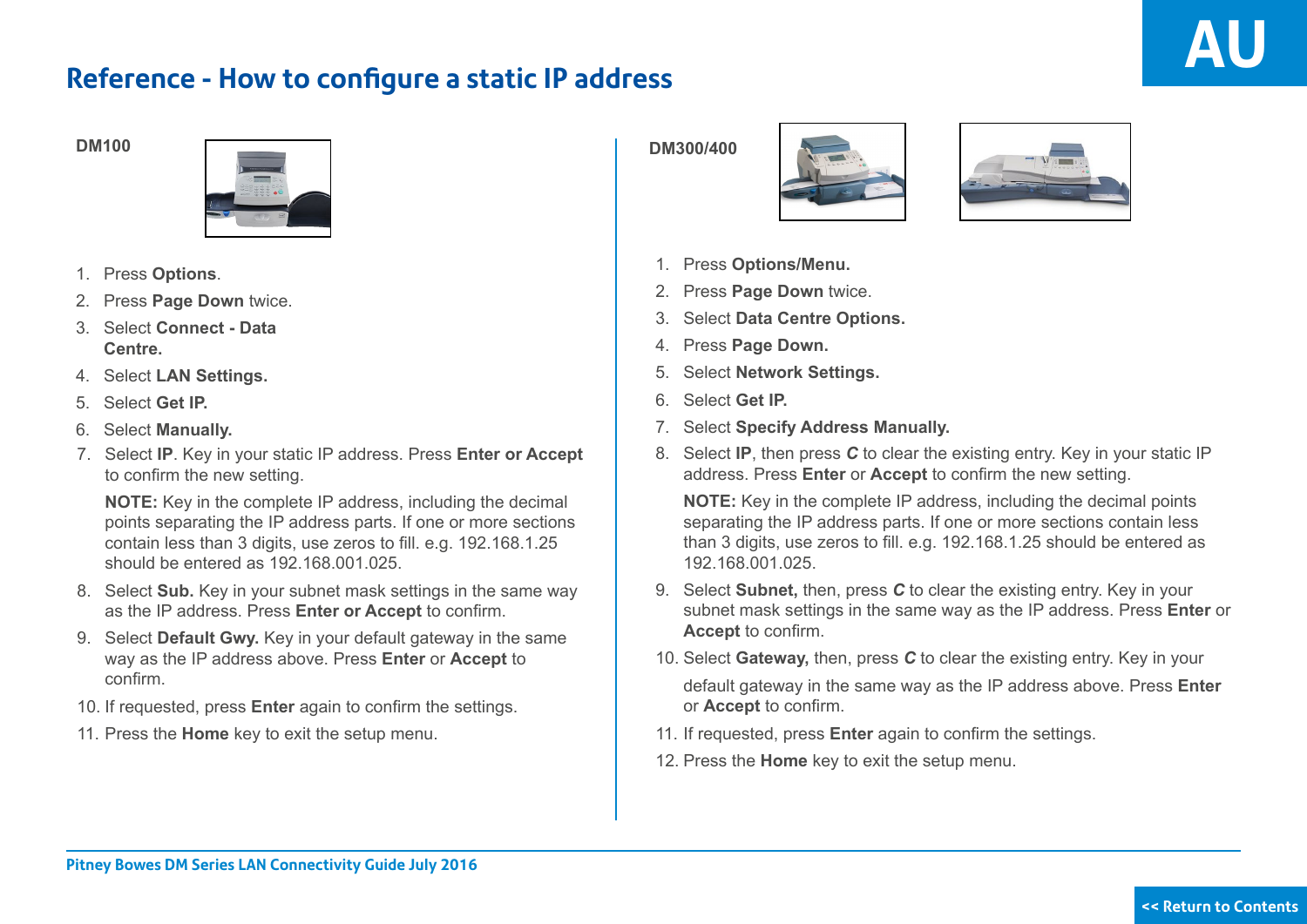## <span id="page-7-0"></span>**Reference - How to configure for a proxy server**



- 1. Press **Options.**
- 2. Press **Page Down** twice.
- 3. Select **Connect Data Centre.**
- 4. Select **LAN Settings**.
- 5. Press **Page Down**.
- 6. Select **Proxy**.
- 7. Select **Enabled**, this will toggle the setting from No to Yes.
- 8. Enter the HTTP and HTTPS settings required to access your proxy server. These include:
	- the URL (address)
	- the port used
	- the login username
	- the login password
- 9. When complete, press the **Home** key to leave the setup menu.





 **Note:** Feature not available in all markets. Please check with your supplier for availability.

- 1. Press **Options/Menu.**
- 2. Press **Page Down** twice.
- 3. Select **Data Centre Options.**
- 4. Press **Page Down.**
- 5. Select **Network Settings.**
- 6. Press **Page Down.**
- 7. Select **Proxy.**
- 8. Enter the HTTP and HTTPS settings required to access your proxy server. These include:
	- the URL (address)
	- the port used
	- the login username
	- the login password
- 9. When complete, press the **Home** key to leave the setup menu.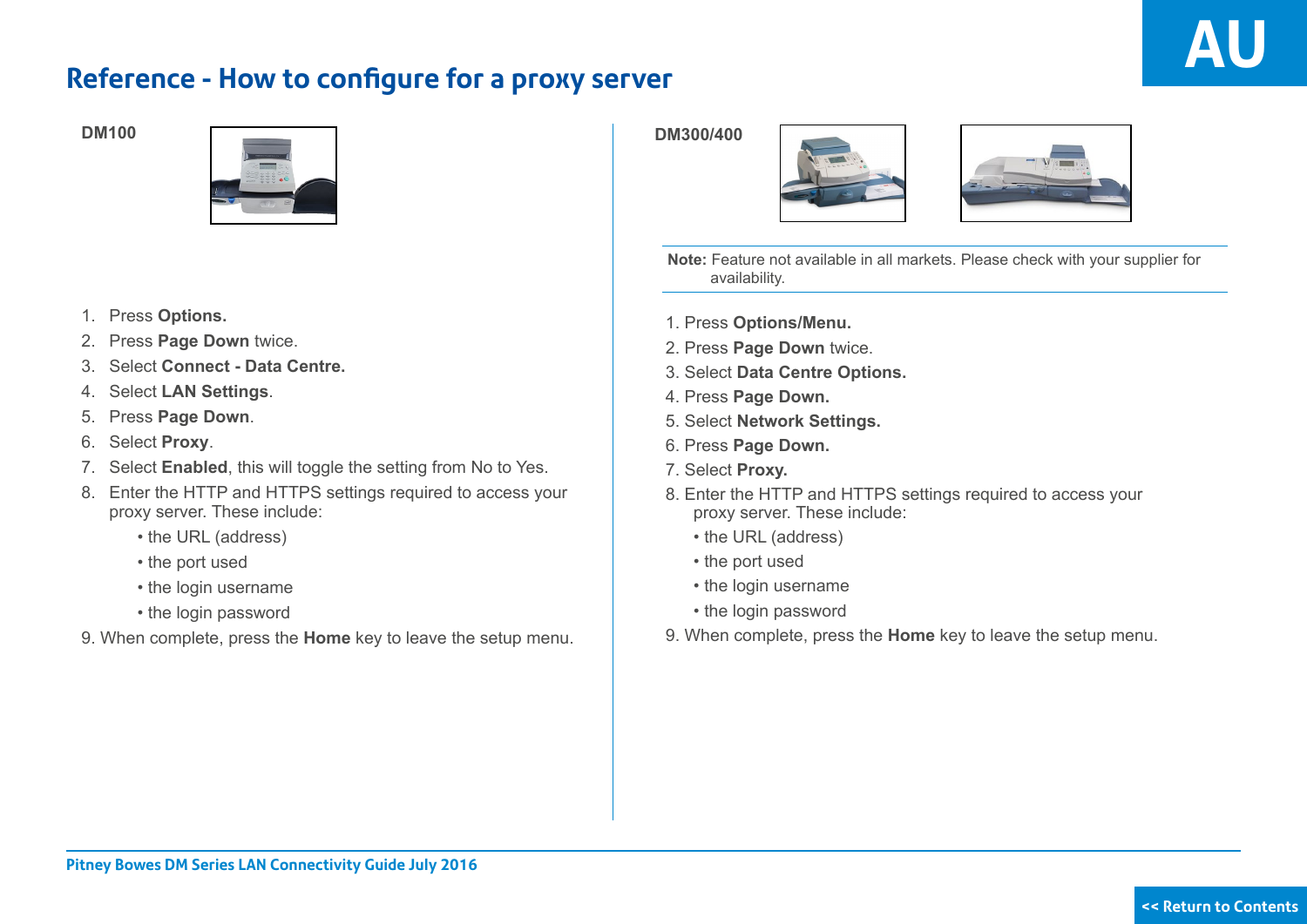## <span id="page-8-0"></span>**Reference - Network administrator needs MAC address**



- 1. Press **Options**.
- 2. Press **Page Down** twice.
- 3. Select **Connect Data Centre.**
- 4. Select **LAN Settings.**
- 5. Press **Page Down.**
- 6. The network adapter's MAC address will be displayed. Take a note of this for your Network Administrator.
- 7. Press **Home** to return to the Home Screen.





- 1. Press **Options / Menu**
- 2. Press **Page Down** twice.
- 3. Select **Data Centre Options.**
- 4. Press **Page Down.**
- 5. Select **Network Settings** and press **Page Down.**
- 6. The network adapter's MAC address will be displayed. Take a note of this for your Network Administrator.
- 7. Press **Home** to return to the Home Screen.

**Note-** Does not apply if using the PC Meter Connect Utility. If using PCMC use the PC's MAC Address.

**Note-** Does not apply if using the PC Meter Connect Utility. If using PCMC use the PC's MAC Address.